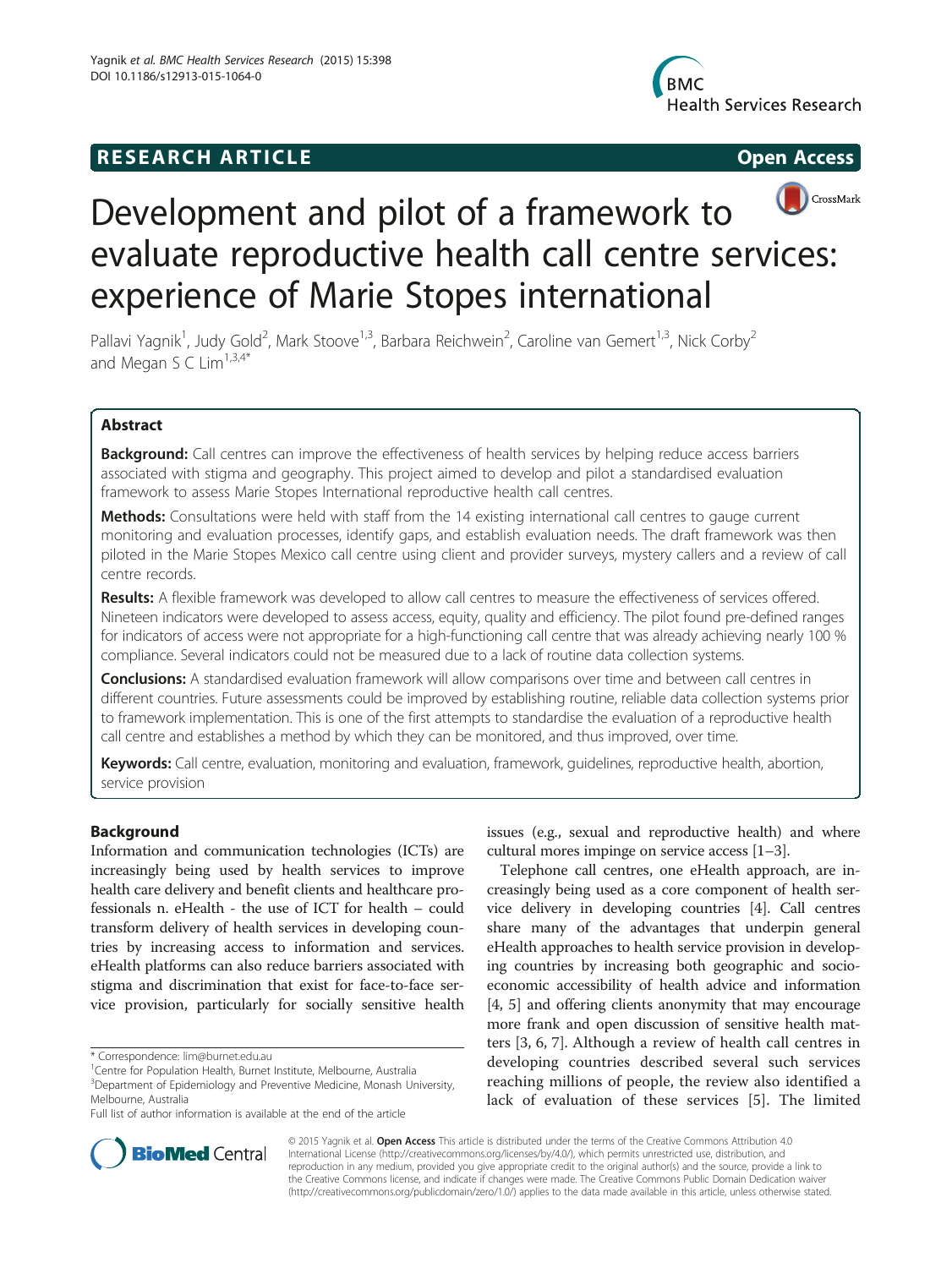evaluations undertaken have typically utilised only call tracking data or caller satisfaction surveys. The only published call centre evaluation from a developing country (Democratic Republic of Congo), reported few indicators including call volume, gender and province of caller, and reason for call [[8\]](#page-7-0).

Marie Stopes International (MSI) is one of the largest global providers of sexual and reproductive health services; in 2011, 14 MSI country programmes had established call centres. These call centres operate in diverse settings (Africa and the Middle East, Asia and the Pacific, Latin America and Europe), provide a variety of services (information provision, service referral, appointment booking, follow up and support), use an array of ICT (landline and mobile phones, text messaging, online chat) and have call volumes ranging from 80 to 27,000 per month [\[9\]](#page-7-0). There is no standardised data collection and evaluation methodology for the call centres – some use paper based records and others electronic systems, with data recorded at call, and sometimes individual client, level.

To ensure effectiveness of services provided, it is important that the quality and efficiency of call centres are monitored and evaluated using a rigorous approach. However, despite the increasing popularity of call centres globally there remains no agreed set of indicators to evaluate call centre performance in any setting. In addition, there is limited published evidence for the methodology of developing and implementing service evaluations for organisations that operate globally with diverse population groups.

This study had two aims; 1) to develop and test a standardised MSI Call Centre Evaluation Framework (the Framework) and 2) to evaluate the effectiveness of an MSI call centre in the middle income setting of the Marie Stopes Mexico call centre (MSMx) using the Framework. The results presented here describe learnings from the pilot implementation of the Framework at MSMx, in order to inform similar evaluations internationally.

# Methods

# Framework development

Marie Stopes International contracted the Burnet Institute (Australia) to develop the Framework and conduct the Framework pilot. The Framework was developed during 2011 using an iterative 'action research' approach' (i.e. developed over time based on the emerging findings), via online, phone and in person consultations with Marie Stopes call centre staff from the then existing 14 call centres. Consultations consisted of a baseline needs analysis questionnaire emailed to all 14 representatives, followed by on-going consultation to;

• Map and identify the indicators already being measured at each call centre;

- Map and identify the data collection systems in place at each call centre;
- Identify country specific elements that need to be considered in a framework, (e.g. cultural norms and attitudes); and
- Provide broad direction for the development of the Framework.

A scoping visit to the nominated pilot site in Mexico City (MSMx) was conducted by a Spanish-speaking external evaluation consultant (PY) in December 2011. The scoping visit sought to establish the context of operations to inform how a set of indicators could be framed and implemented; what monitoring and evaluation (M&E) systems were in place; what new systems could practically be established; how the call centre service was delivered, including the resources and support provided to call operators; and build relationships with call centre staff to facilitate the piloting of the Framework in the call centre.

#### Pilot evaluation in Mexico

The draft framework was tested in a pilot evaluation of MSMx in April 2012. At the time, MSMx operated four clinics in Mexico City and two clinics in the Southern state of Chiapas; clients could make appointments for MSMx services by either calling the call centre or attending the clinic. In 2012, Mexico had on average 17.0 fixed line telephone subscriptions and 83.3 mobile subscriptions per 100 inhabitants; 40 % of individuals used the internet in the past 12 months; this is similar to overall global averages of 16.7, 88.1, and 35 %, respectively [[10\]](#page-7-0).

The MSMx pilot evaluation included data collection from Mexico City service providers at all four clinics (via focus groups and interviews), callers to the call centre (via online survey), clients attending one of the Mexico City clinics (via in-person interviews), mystery callers (non-call centre MSMx staff), and review of routinely collected financial and electronic call data. Data from all sources were collated and reported against the relevant indicators in the evaluation framework. Indicators that required comparison over two time periods were compared between April 2010 and March 2011 (2010/11) and April 2011 and March 2012 (2011/12).

All data collection was completed in Spanish; results were translated by author PY into English. Quotes indicative of the majority sentiment were selected for inclusion by the author PY. All participants provided verbal or written informed consent.

Ethical approval for the pilot evaluation was obtained from The Alfred Hospital Human Research Ethics Committee.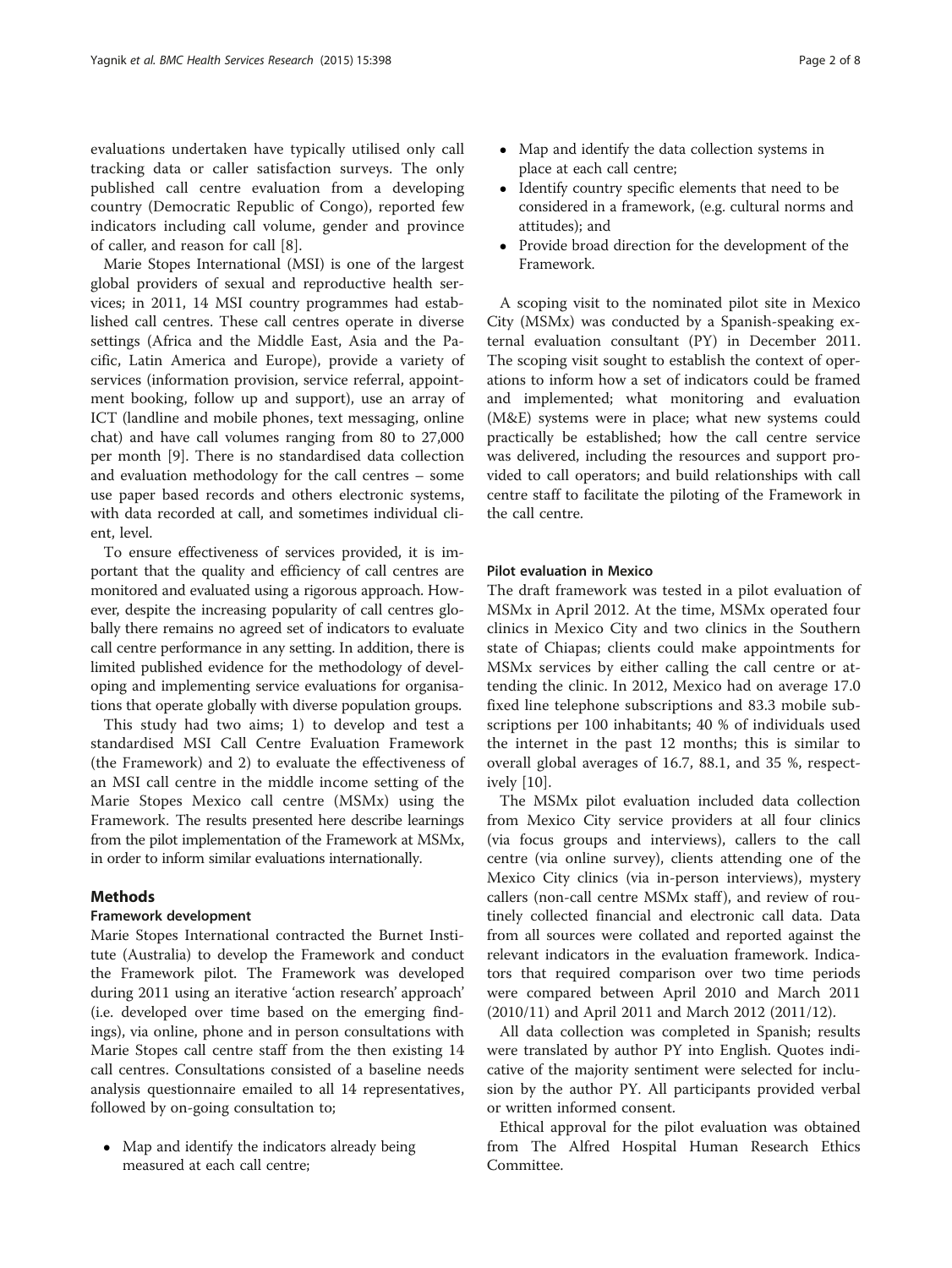#### Results

## Framework development

An representative from 12 out of the 14 MSI call centres (86 %) completed the online questionnaire, which revealed a variety of current M&E practices (Table 1). In all but one country, very few monitoring indicators were currently used. Three countries reported that they had not yet put in place any monitoring frameworks.

To ensure the Framework reflected MSI's organisational objectives, a set of indicators were developed through review of existing call centre practice, compilation of current indicators used by call centres and other MSI services, and consultation with call centres. Nineteen indicators were chosen and categorised under the existing MSI M&E key areas: (Table [2](#page-3-0)) [\[11\]](#page-7-0).

- Access: every potential client can easily reach or obtain MSI services regardless of financial, geographical and/or cultural barriers.
- *Equity*: every potential client has an equal opportunity to obtain MSI services and products regardless of their socio-economic status.
- *Quality*: All MSI services and products meet high clinical standards and quality of care that is client focused and responsive to client needs.
- *Efficiency:* every MSI programme produces the maximum possible output from a given set of inputs, thus being cost effective and sustainable.

Indicators were classified based on their relevance to all call centres:

 Universal indicators are vital to the functioning of all MSI call centres, and hence should be measured by all call centres with small to large scope and

Table 1 Results of survey of MSI call centres existing evaluation practices

|                                             |                                    | Number of<br>call centres $(N = 12)$ |
|---------------------------------------------|------------------------------------|--------------------------------------|
| Indicators currently<br>utilised            | Call numbers/tracking              | 8                                    |
|                                             | Service bookings/referral<br>rates | 9                                    |
|                                             | Nature of call                     | 4                                    |
|                                             | Client feedback                    | 2                                    |
| Evaluation techniques<br>currently utilised | Assess call centre<br>operators    | 5                                    |
|                                             | Mystery client callers             | 4                                    |
|                                             | Phone interviews                   | $\mathcal{P}$                        |
|                                             | Client satisfaction                | 4                                    |
|                                             | Call database analysis             | 4                                    |
|                                             | Call centre staff feedback         | 3                                    |
|                                             | Informal client feedback           |                                      |

capacity. These indicators are all necessary, feasible or within a high priority group, identified by MSI.

- Best practice highly recommended indicators are strongly encouraged to be measured.
- Best practice optional indicators are encouraged to be measured, although not necessary for all call centres given the variation in services provided, and range in resources and capacity available to conduct call centre evaluations.

For each indicator, suggested Minimum, Satisfactory and Optimal ranges were provided, to reflect the level at which the call centre is operating against any given indicator. Using these ranges, a call centre evaluation can benchmark call centre effectiveness based on whether it is operating at a minimum, moderate or high level for the respective indicator. Suggested ranges were based on intervals identified in stakeholder consultations with MSI staff during the development of the framework. Hence, it should be noted that there were limited data to validate these suggested ranges.

Although the framework indicators were quantitative, the framework recommended that additional qualitative methods of data collection (e.g. service provider and client interviews) be considered to add further depth to the evaluation of call centres.

# Pilot evaluation in Mexico

# Response rate

Of the 2520 MSMx callers sent email invitations, 191 completed the questionnaire (response rate 7.6 %). Clients attending appointments at MSMx clinics were invited by MSMx clinical staff to participate in interviews, of which ten were interviewed in-person. Four of eight doctors invited to complete the service provider questionnaire (50 %) participated. Thirty of 40 (75 %) MSI nurses and reception staff participated in four focus groups.

## Access

Results, based on call records shown in Table [3](#page-4-0) demonstrate that the call centre improved in terms of access between 2010–11 and 2011–12 by increasing call volume by 28.5 % and increasing the percentage of calls converted into appointment bookings (an increase of 23.5 %), the percentage of attended appointments (an increase of 0.5 %) and referrals to clinics by the call centre (an increase of 1.1 %). The percentage change between 2010–11 and 2011–12 met the optimal target range for indicator A1, the bare minimum range for indicators A2, A3 and A4.

# **Equity**

At the time of the evaluation, the call centre only had basic systems to collect routine data regarding socio-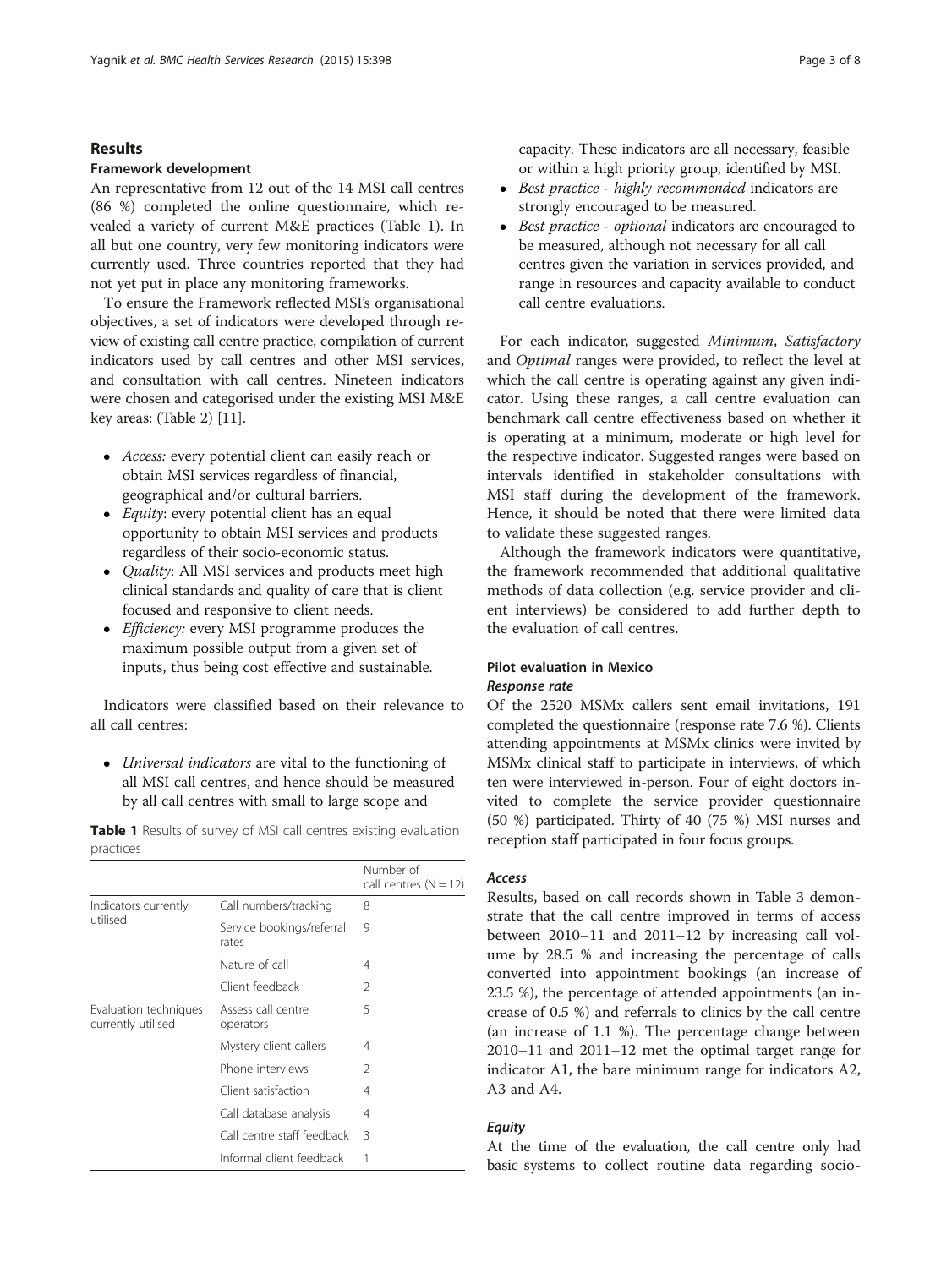<span id="page-3-0"></span>

| INDICATOR TYPE: [U]= Universal, [R]= Best practice- highly recommended, [O]= Best practice- optional                                     |                                  |                                 |                                    |                                 |  |  |  |
|------------------------------------------------------------------------------------------------------------------------------------------|----------------------------------|---------------------------------|------------------------------------|---------------------------------|--|--|--|
| Indicator                                                                                                                                | Recommended<br>data source       | **Optimal<br>suggested<br>range | Satisfactory<br>suggested<br>range | Bare minimum<br>suggested range |  |  |  |
| Access                                                                                                                                   |                                  |                                 |                                    |                                 |  |  |  |
| A.1 [U] The number of calls received have increased by x% since y year                                                                   | Call records                     | 21-30%                          | 11-20%                             | $0 - 10%$                       |  |  |  |
| A.2 [R] The percentage (%) of calls converted into appointment bookings<br>have increased by x% since y year                             | Call records                     | 20-30%                          | 10-20%                             | $0 - 10%$                       |  |  |  |
| A.3 [R] The percentage (%) of bookings converted into attended<br>appointments have increased by x% since y year                         | Call records                     | 31-40%                          | 21-30%                             | $0 - 20%$                       |  |  |  |
| A.4 [O] The percentage (%) of clients in MSI clinics referred by call centre<br>has increased by x% since y year                         | Clinic records                   | 21-30%                          | 11-20%                             | $0 - 10%$                       |  |  |  |
| A.5 [O] The number of referrals made to other services has increased by x%<br>since y year                                               | Data analysis                    | 10-15%                          | 5-10%                              | $0 - 5%$                        |  |  |  |
| Equity                                                                                                                                   |                                  |                                 |                                    |                                 |  |  |  |
| A.6 [U] The percentage (%) of potential clients who are young people has<br>increased by x% since y year.                                | Call records                     | 10-15%                          | 5-10%                              | $0 - 5%$                        |  |  |  |
| E.1 [R] The percentage (%) of potential clients who are from [particular<br>target group of interest] has increased by x% since y year   | Call records                     | 10-15%                          | 5-10%                              | $0 - 5%$                        |  |  |  |
| E.2 [R] The percentage (%) of potential clients who live below the poverty<br>line has increased by x% since y year                      | Call records                     | 10-15%                          | 5-10%                              | $0 - 5%$                        |  |  |  |
| E.3 [O] The percentage (%) of new potential users of family planning <sup>2</sup> has<br>increased by x% since y year                    | Call records                     | 10-15%                          | 5-10%                              | $0 - 5%$                        |  |  |  |
| <b>Quality: Outputs</b>                                                                                                                  |                                  |                                 |                                    |                                 |  |  |  |
| Q.1 [U] x% of "mystery" client callers are satisfied with MSI call centre service Mystery caller                                         | report                           | 81-95%                          | 66-80%                             | 50-65%                          |  |  |  |
| Q.2 [R] x% of callers are satisfied with MSI call centre service                                                                         | Client survey/<br>interviews     | 81-95%                          | 66-80%                             | 50-65%                          |  |  |  |
| Q.3 [O] x% of callers report to be enabled and encouraged to participate<br>effectively in their own care or treatment                   | Client survey/<br>interviews     | 81-95%                          | 66-80%                             | 50-65%                          |  |  |  |
| Q.4 [R] x% of service providers are satisfied with MSI service delivery due to<br>call centre                                            | Provider survey/<br>focus groups | 81-95%                          | 66-80%                             | 50-65%                          |  |  |  |
| Quality: Process                                                                                                                         |                                  |                                 |                                    |                                 |  |  |  |
| Q.5 [U] % of calls answered within 15 seconds                                                                                            | Call records                     | 81-90%                          | 71-80%                             | 60-70%                          |  |  |  |
| Q.6 [U] The average call abandoned per year is less than x% (standard is 3%)                                                             | Call records                     | $1 - 5%$                        | 5-10%                              | 10-15%                          |  |  |  |
| Q.7 [R] The average level of 'call quality' of call centre staff has increased to<br>x% since y year                                     | Call Quality tool                | 81-95%                          | 66-80%                             | 50-65%                          |  |  |  |
| Q.8 [O] The percentage (%) of call centre staff that report that training and<br>resources are adequate has increased to x% since y year | Staff survey/<br>interviews      | 81-95%                          | 66-80%                             | 50-65%                          |  |  |  |
| F.1 [U] The average cost per call has reduced by x% since year y                                                                         | Call and HR<br>records           | 10-15%                          | 5-10%                              | $0 - 5%$                        |  |  |  |

<sup>1</sup>The MSI definition for youth of interest is adolescents (aged 15-19 years) but in the case that a country does not have this breakdown available, they can use the most appropriate data

<sup>2</sup>"New potential users of family planning" refers to call centre callers who are not currently using a modern method of family planning

\*\*Targets for indicators should never be set at 100%, as it is very difficult to guarantee being able to measure 100% in a survey. This is because there is scope for error in research

Please note that over subsequent evaluations, suggested ranges should be revised to encourage service improvements in your call centre. In doing this you may like to seek advice from your National Research Manager and/or the Regional Research Advisor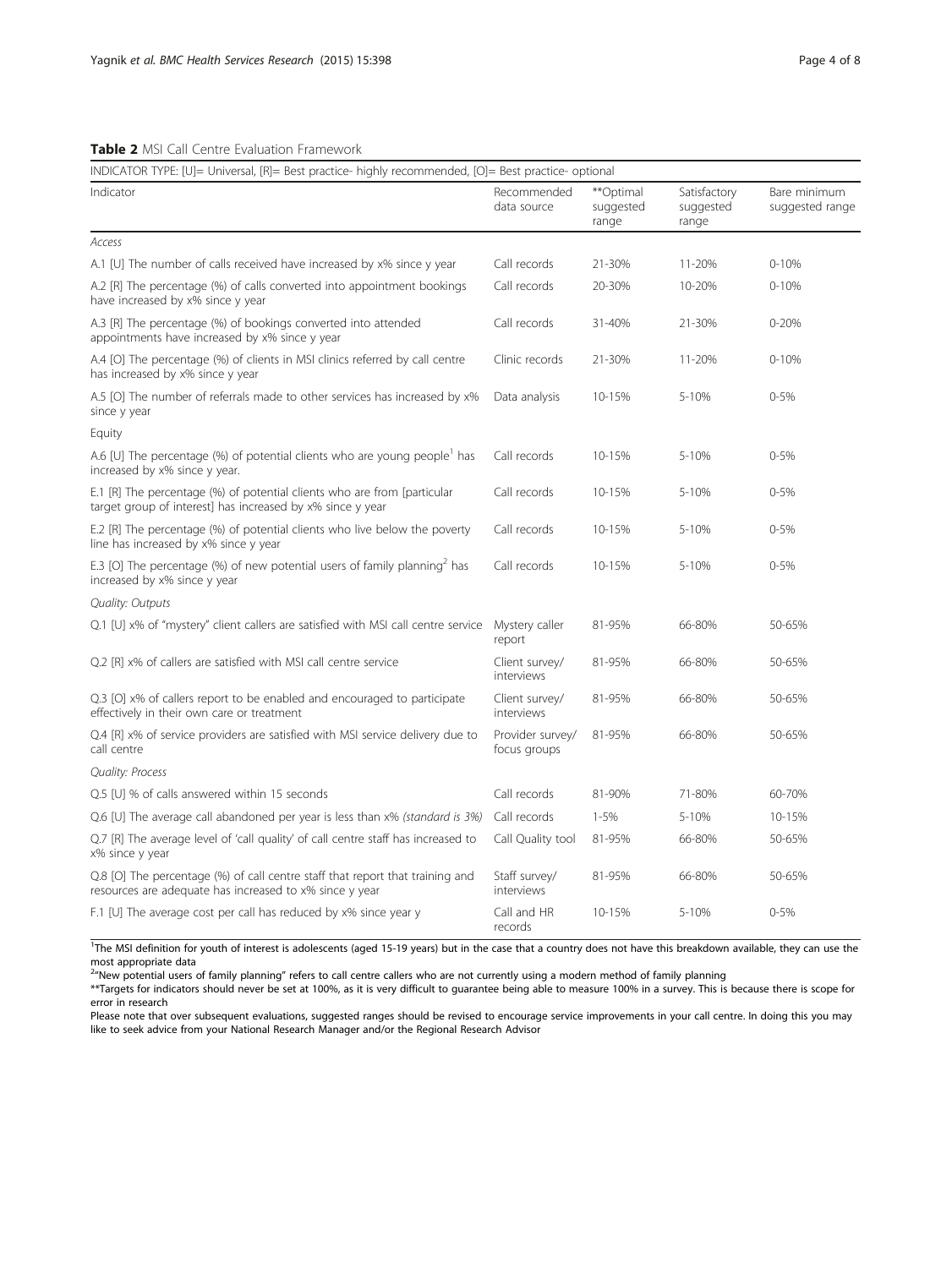|                                                 | Indicator      | 2010-11      | 2011-12      | % change |
|-------------------------------------------------|----------------|--------------|--------------|----------|
| N Calls answered                                | A <sub>1</sub> | 59505        | 76522        | $+22%$   |
| N (%) Calls converted into bookings             | A <sub>2</sub> | 17050 (29 %) | 21064 (28 %) | $-1\%$   |
| N Total appointments booked                     |                | 17389        | 21233        |          |
| N (%) Appointments made by clinic directly      |                | 339 (2 %)    | 169 (1 %)    |          |
| N (%) Of total appointments made by call centre | A4             | 17050 (98 %) | 21064 (99 %) | $+1%$    |
| N (%) appointments attended                     | A <sub>3</sub> | 12392 (71 %) | 15728 (74 %) | $+3%$    |
| % of call answered within 15 seconds            | O <sub>5</sub> | 94 %         | 92 %         |          |
| % Abandoned calls                               | Q6             | 5.7 %        | 5.0 %        |          |

<span id="page-4-0"></span>Table 3 Results of Access and Quality indicator data for from call and clinic records for MSI Mexico call centre, April-March 2010–11 and 2011-12

demographic characteristics of callers; therefore few data were available on equity indicators relating to the call centre's reach of young people, minority groups and poverty status. The only characteristic collected routinely from the electronic call record systems was an aggregate age category, indicating 53 % of callers were aged less than 25 years.

#### **Quality**

Findings from mystery callers, online questionnaires and client interviews indicated high satisfaction levels with the call centre service among clients. The majority of client and mystery client satisfaction results reached or exceeded the optimal target range described in the Framework. For example, 96 % of clients surveyed online indicated that they were satisfied with the call centre experience. In the client quality indicator, (Q2) the ten interviewed clients agreed that the call centre service provided them with a high quality and accessible service.

Client interview: "The call operator gave me a lot of useful information and I am very satisfied with it. He made me feel confident and safe. He gave me really good advice for whatever questions I had."

Client interview: "The appointment and wait time were adequate. The operator was attentive. The information was useful. For example, they explained how the method of contraception worked and what it meant for my body."

Mystery client reports supported this result, with all mystery callers reporting a sensitive, empathetic, informative and responsive service.

Mystery client report: "They were very kind, attentive and interested in helping. With a warm and caring

voice they told me it was my decision to make and no one else's."

Mystery client report: "They were sensitive, as I can't get out of work easily and they gave me other hours to access the services."

Service providers were also satisfied with the call centre service and reported that the call centre was increasing their capacity to provide a higher quality service to clients. However, key messages emerging from focus groups including the need to develop more rigorous feedback channels between the call centre and the clinics; ongoing training and support for call operators; and the need for call operators to provide more succinct information to clients regarding medical procedures and punctuality. The focus groups undertaken in this evaluation were the first time service providers had been asked to provide feedback on the call centre service, which they reported valuing greatly.

The analysis of process indicators also provided positive insights into the operation of the call centre, with call wait time for almost all calls well within the target of 15 seconds (94 % in 2010–11 and 94 % in 2011–12). Call abandonment rates were slightly higher than the target of 3 %, but appeared to be reducing over time (5.9 % in 2010–11 to 5 % in 2011–12).

#### **Efficiency**

The average cost per call in 2011 was 8.20 Mexican Pesos (approximately GBP 0.38/USD 0.59).

# **Discussion**

This project aimed to develop and pilot a call centre evaluation framework. While there are many emerging health call centres in developing countries, none have reported methodologies or results of monitoring and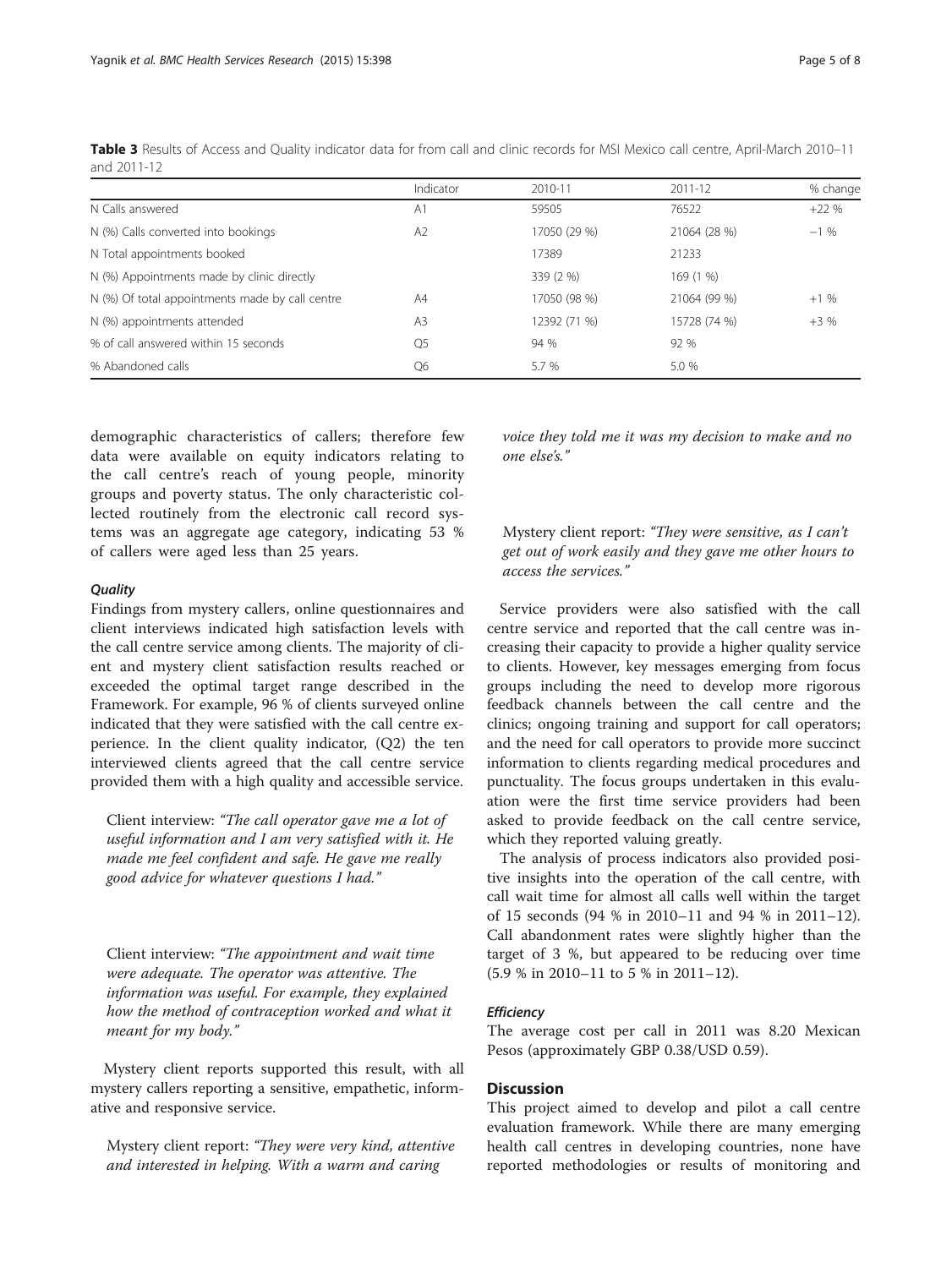evaluation in any detail [[5, 8](#page-7-0)]. The development and piloting of this framework provides a useful model for other organizations operating health related call centres considering how to better monitor and evaluate their operations.

#### Performance of Mexico call centre

Through pilot testing of the Framework, the Mexico City call centre was found to be operating very effectively with regards to access, quality and efficiency, however insufficient data were collected to measure most equity indicators. The results indicated that between 2010–11 and 2011–12 the call centre was able to attract a growing number of clients to MSMx services over time and maintained the percentage of calls converted into appointment bookings, the percentage of attended appointments and referrals to clinics by the call centre.

The call centre operated at a high level; findings demonstrated that the call centre was able to make bookings and engage clients despite a large increase in calls. Clients and mystery clients echoed these results, with the majority reporting high satisfaction with the booking system, manner and attitude of call operators, the quality of information provided by call operators and the level of organisation of the call centre. Most quality indicators fell within the optional target range.

Although the MSMx clinics and call centre already work in an integrated manner, service providers identified that communication can be improved. Integrated health services, characterised by a high degree of communication and collaboration among health professionals; are thought to be more likely to offer a higher quality, more effective and more efficient service [[2](#page-7-0)]. Focus groups revealed the value of holding discussions with service providers, as the focus groups undertaken in this evaluation were the first formal opportunity for service providers to provide feedback on the call centre service. Increasing the communication between the two aspects of MSIs service delivery will assist in bridging any service gaps or shortfalls. Suggestions for feedback and communication included: peer swaps, joint meetings, or joint training between call centre and clinic staff.

The findings of the pilot evaluation at MSMx should be interpreted with consideration of the limitations of the evaluation framework discussed below.

# Framework implementation

Our experience can be used by other non-commercial call centres to improve their monitoring and evaluation practices, particularly those with a focus on impact. There are limited evaluations of call centres internationally, most of which have used process evaluation methodologies only [[8, 12](#page-7-0)] or review of staff recruitment and training methodologies [[13, 14](#page-7-0)], and none of which had a focus on sexual health or women's health, and only one was in a low-middle income country [\[8](#page-7-0)]. Further, there are no published evaluations of international organisations call centres operating in different countries and the process to develop systematic measures of comparison; this is a strength of this study.

The Framework was generally found to be suitable for evaluation purposes; however, some barriers to its implementation were noted. Addressing these barriers from the pilot evaluation is critical to the further refinement of the Framework for use by MSI Call Centres, and for other global organisations designing and implementing similar service evaluations.

Implementing an evaluation framework within a service setting involves several challenges, particularly in relation to programme capacity. A minimum level of evaluation skills is needed to implement the Framework to ensure robust, reliable and generalisable findings. The initial survey revealed low levels of M&E experience among MSI call centre staff; this may mean that staff training is required or that the evaluation is conducted by someone external to the local call centre team. Similarly, routine, ongoing data collection is necessary. In the Mexico call centre, although there were some call data available, there were limited data collected measuring equity, such as reach of poor, youth or minority groups. The survey of call centres revealed that most currently collect very minimal data routinely. Other call centres rely on manually recorded data, which may be difficult to analyse, or do not collect data routinely. For programming and future evaluation purposes, systems could be established to measure indicators either on routine basis from all callers or periodically from a subset. MSMx could also explore opportunities to utilise other research and surveillance data to better understand the needs to potential target populations, including those not currently accessing MSI services, to inform service delivery. Before conducting an evaluation using the framework, a rapid assessment of available data is recommended to ensure the scope of the evaluation is within the bounds of what can feasibly (and reliably) be assessed.

The pilot assessment included potential biases which may have skewed findings. For example, reports from mystery clients and service providers may have been subject to social desirability bias as they were MSI employees and thus may have felt obligated to provide positive results. Response rates to the online questionnaire were very low (less than 10 %); far lower than average rates reported in a review of telemedicine patient surveys in high income countries (all studies achieved a response rate above 50 %) [[15\]](#page-7-0). This may have resulted in some sampling bias in relation to the clients that chose to complete online questionnaires; it is possible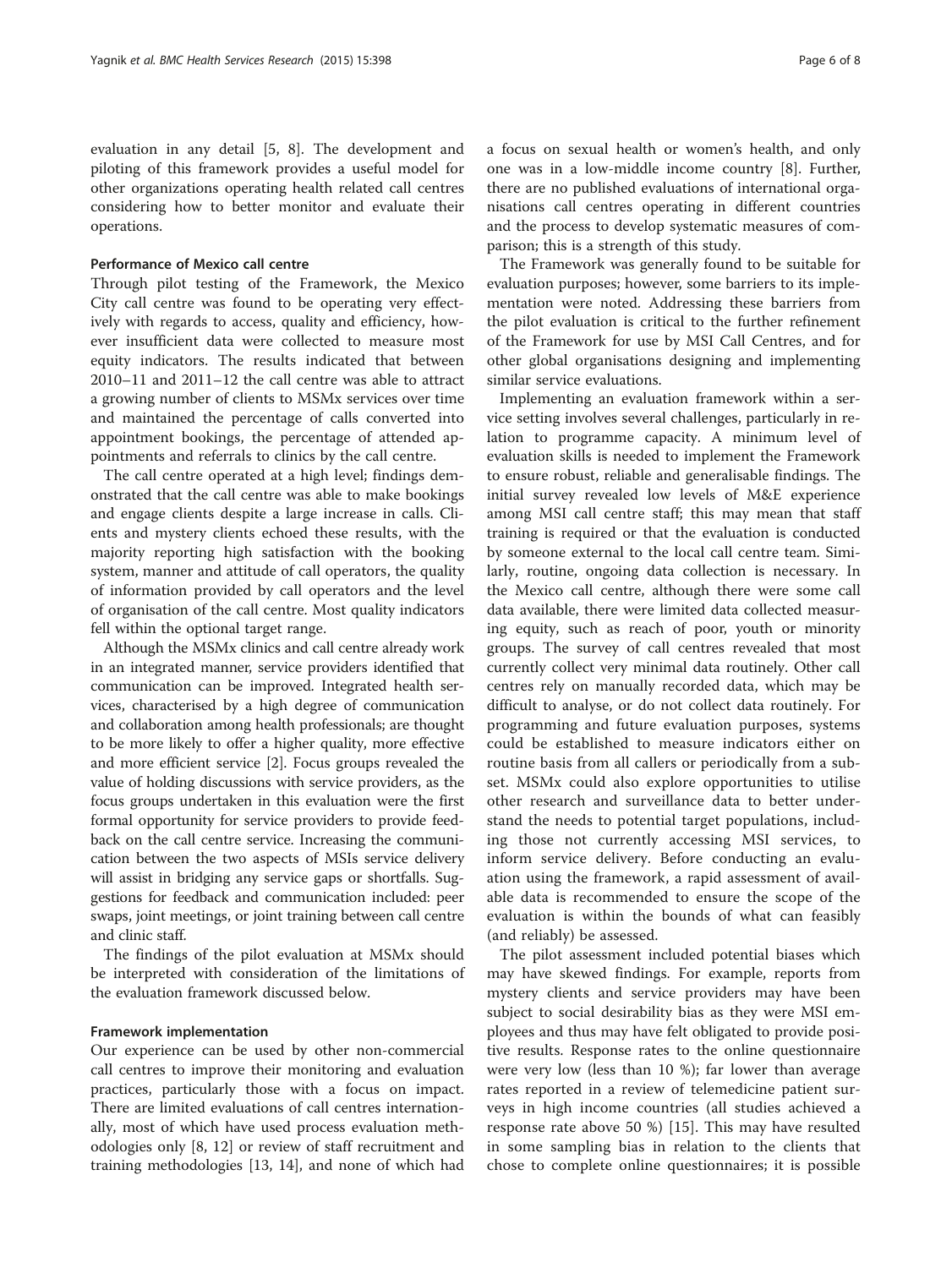that those who felt more strongly about their experience (whether positive or negative) were more likely to respond. Operators may also have been less likely to invite those they thought would provide more negative responses. Clients might also have been concerned about providing negative feedback if they had an ongoing relationship with MSMx. Furthermore, the use of email as a methodology for inviting participation may have biased the sample towards those with greater access to the internet; however internet penetration in Mexico is a fairly high at 36.2 per 100 people in 2011, compared to other middle income countries [[16\]](#page-7-0), and as MSMx charges fees for service, it may attract clients from higher socio-economic groups. Despite the low response to email surveys, this was considered to be the only feasible method for large scale quantitative data collection as part of an ongoing evaluation framework. Email surveys were also considered more private than phone or postal surveys, an important consideration for this sensitive service. Future assessments could control for biases by implementing more rigorous sampling strategies and having sufficient resources to employ external mystery client interviewers.

The framework pilot highlighted a need for further review and revision of the suggested indicator performance ranges, to ensure they best reflect call centre performance. In the pilot it was found that some suggested ranges did not adequately reflect the performance level of the call centre. MSMx was performing at a very high level in relation to some access indicators, but saw a very small percentage increase between time periods, causing the indicator score to fall into the 'bare minimum' suggested range, despite the absolute value of the indicator being high (e.g. over 98 % of clients in clinics were being referred by the call centre (Indicator A4) in both time periods; a 0 % improvement). Caveats in relation to interpreting outcomes for call centres with very high performance levels need to be incorporated into the framework. In future, the framework could utilise data from newly established routine data systems and previous evaluations to set benchmarks. As more call centres implement the framework, target ranges may need to be shifted to best reflect call centre performance.

Although the collection of qualitative data is not essential to completing the framework, it is advisable for similar evaluations to include these. A strong message from focus groups in Mexico was the value of holding discussions with service providers, as the focus groups undertaken in this evaluation were identified as the first time they were asked to provide feedback on the call centre service. The focus groups of service providers identified suggestions to improve the call centre service which may not have been recognised otherwise. These suggestions are now being implemented in the call centre.

The framework was developed using an 'action research' approach, whereby involving all call centres in the development of the framework allowed them to have ownership over the process. This proved to be a very effective engagement technique and may increase uptake of the framework in the future. Although this approach may have taken longer to implement, the resulting product was a flexible, sensitive tool that could be used by call centres of any size. The 'action research' approach is recommended as a methodology for the development of similar evaluations.

# Conclusions

Health call centres have the potential to provide access to services to large numbers of people at a relatively low cost, avoiding some barriers of traditional services in terms of geography, accessibility, and privacy. However if call centres are poorly functioning, inequitable, or inefficient, this can lead to adverse health outcomes by missing an opportunity to reach underserved populations and wasting of scant resources. Thus systematic monitoring and evaluation of call centres is essential to ensure call centres are providing high quality services to those in need.

Through consultation and action research with MSI call centre staff in 14 countries, we developed a standardised call centre evaluation framework. The framework was piloted in an evaluation of the Mexico City call centre, and was found to operate effectively on the specified areas of access, quality and efficiency, with improvements noted for equity data. Additionally, the framework was found to be a suitable evaluation tool, with the proviso that staff implementing the framework have a minimum level of evaluation experience, that routine data collection systems are in place prior to implementation, biases are acknowledged and minimised, and that target ranges are routinely reviewed. Using a standard framework in the evaluation of call centres could improve their quality and lead to better services. We recommend this framework become routinely implemented in MSI call centres and that appropriate systems are established to measure it.

These findings are relevant for global organisations that are designing or implementing similar service evaluations, particularly as the establishment of more call centres in developing countries is likely with increased access to and decreased cost of telecommunications services. There is a notable lack of published work on the evaluation of call centres in both developed and developing country settings; this Framework and pilot evaluation provide a base which could be adapted for other settings and other types of call centres. In the future it is hoped that more of this type of evaluation will be conducted and shared, leading to the development of